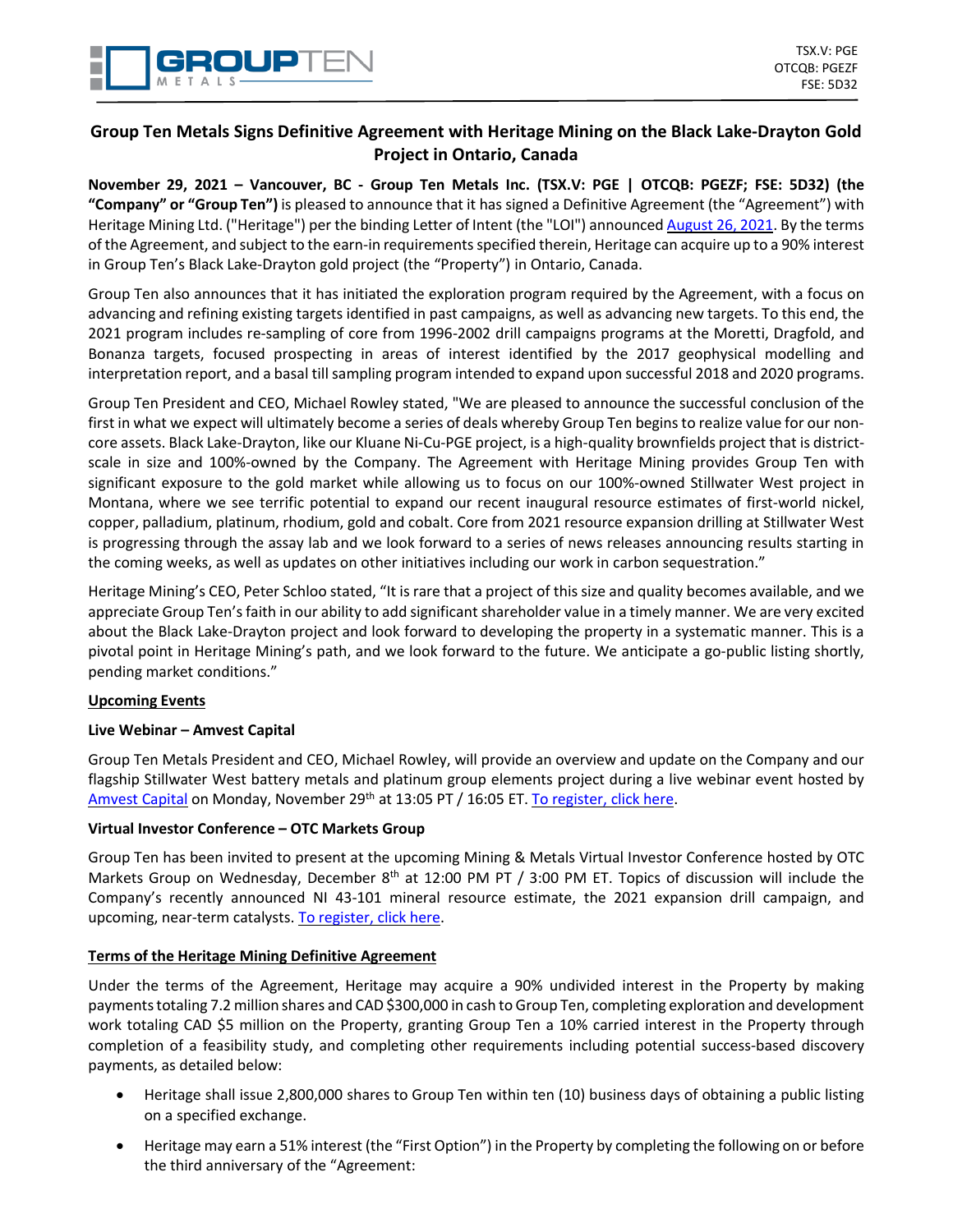

- o Issuing an additional 3.3 million shares to Group Ten;
- o Completing cash payments totaling CAD \$300,000; and
- o Completing exploration work totaling CAD \$2.5 million.
- Upon completion of the First Option, Heritage may earn an additional 39% ownership interest in the Property (the "Second Option") for a cumulative 90% interest by completion of the following on or before the fourth anniversary of the Agreement:
	- o Issuing an additional 1.1 million shares to Group Ten; and
	- o Completing additional exploration work totaling CAD \$2.5 million.

In addition, the LOI provides the following:

- A discovery payment of \$1.00 per ounce of gold or gold equivalent shall be made on mineral resource estimates as filed from time-to-time on the Property and shall, in Heritage's discretion, be paid in cash or shares (or a combination thereof), capped at a maximum of \$10 million.
- Upon completion of the Second Option, Group Ten will retain a 10% free carried interest in the Project, with Heritage being responsible for all Property costs until completion by Heritage of a positive feasibility study supported by a technical report prepared in accordance with NI 43-101 on the Property (the "FS").
- The Agreement provides for the formation of a Joint Venture ("JV") based on the then legal and beneficial ownership levels in the Property following completion of the FS. A JV may also be formed in the event Heritage does not complete the requirements of the Second Option.
- Heritage will be required to maintain minimum exploration and development expenditures of CAD \$500,000 per annum until the completion of the FS in order to maintain status as operator of the JV. Group Ten maintains certain back-in rights in the event Heritage does not meet minimum expenditure requirements.
- Group Ten is required to complete CAD \$300,000 of exploration work on the Property within the first year of the Agreement.

### **Black Lake – Drayton Gold Project Overview**

The 100%-owned Black Lake–Drayton project consists of 137 square kilometers in the Abrams - Minnitaki Lake Archean greenstone belt, along the northern margin of the Wabigoon sub-province in Ontario, Canada. The Property has significant exploration potential with demonstrated high-grade gold in drill results and bulk samples across more than 30 kilometers of underexplored strike in a geologic setting that is shared with Treasury Metals' developmentstage Goliath Gold Complex project in a highly active gold belt that also hosts Rainy River's New Gold mine and other deposits. The geological models and exploration methods that have successfully proven up over 14 million ounces of gold at Treasury, New Gold, and other projects in the region since the 1990s have yet to be systematically applied at Black Lake – Drayton. Access and infrastructure are excellent on the Property, which features direct road access, and proximity to rail and power.

### **About Heritage Mining**

Heritage Mining Ltd. is a private, well-capitalized company focused on acquiring Tier-1, advanced stage precious and base metal exploration projects and/or the junior/micro-producer project stage. Heritage's board and management Team have a proven track record of shareholder value creation with over 100 years of combined experience in the mining and exploration sector. For more information, visit the **[Heritage](https://heritagemining.ca/) Mining website.** 

### **About Group Ten Metals Inc.**

Group Ten Metals Inc. is a TSX-V-listed Canadian mineral exploration company focused on the development of highquality platinum, palladium, nickel, copper, cobalt, and gold exploration assets in top North American mining jurisdictions. The Company is focused on its 100%-owned, flagship Stillwater West battery metals and platinum group elements project in Montana, USA, adjacent to the high-grade PGE mines operated by Sibanye-Stillwater. In October 2021, the Company announced itsinaugural NI 43-101 mineralresource estimate, with an update expected inQ1 2022 subject to results from an expansion drill campaign in 2021 from which assays are pending.

Group Ten also holdstwo additional district-scale brownfields assetsincluding the high-grade Black Lake-Drayton Gold project adjacent to Treasury Metals' development-stage Goliath Gold Complex in northwest Ontario (now subject to